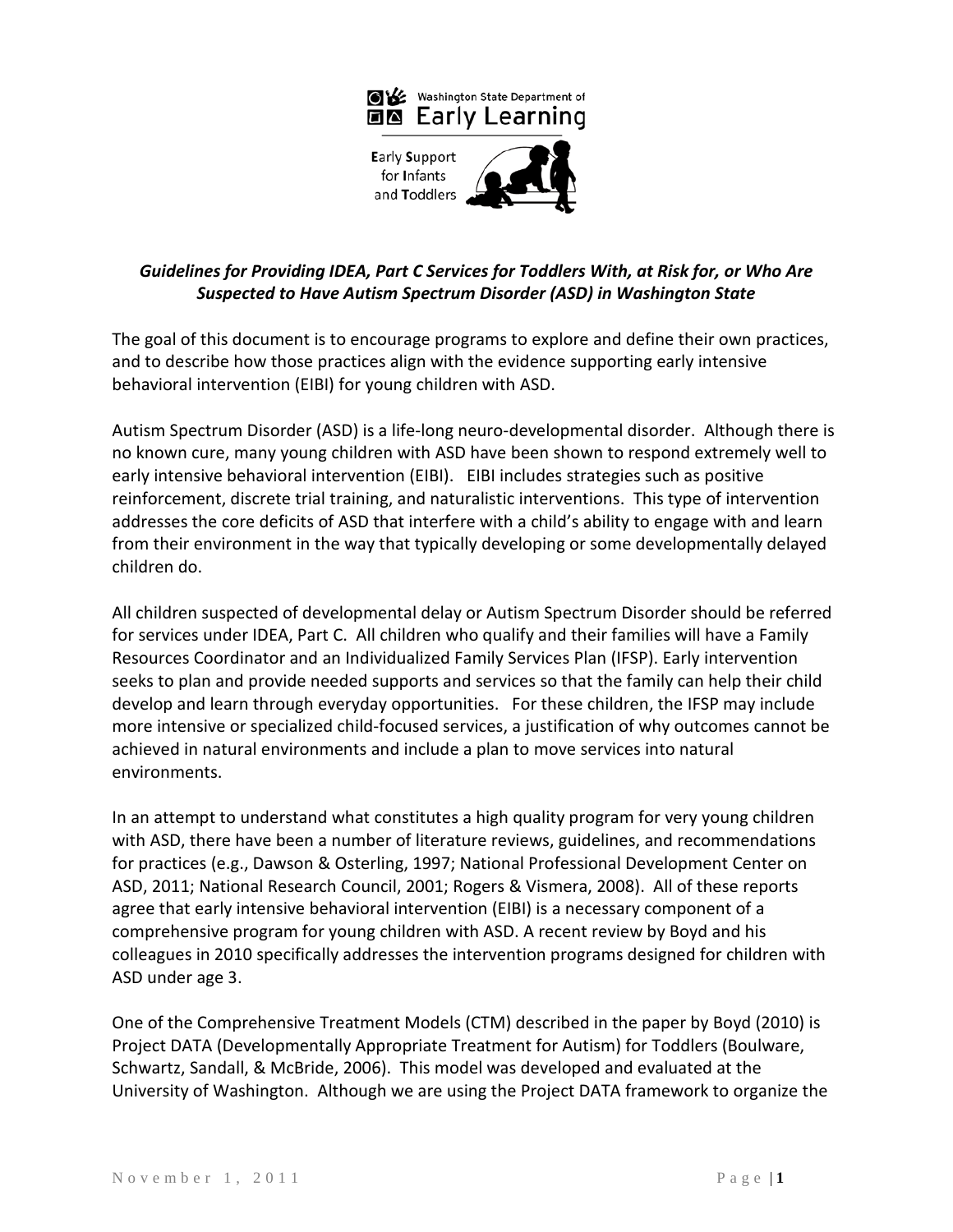recommendations in this document, we are not endorsing universal adoption of this model. Rather, we are using these components because they reflect the common elements of highly successful programs that were identified by Boyd et al (2010).

### *Essential Components of Effective Practices*

# *Integrated Toddler Group Experiences*

These groups should meet at least twice a week, be led by highly qualified staff, have activities and/or curriculum designed for typically developing children, with sound early childhood education practices, and provide adequate support to facilitate the participation of children with ASD. Settings for organized group opportunities could include childcare, preschool, community playgroups, or other community groups. Close supervision by a highly trained individual is required to insure that the child with ASD participates successfully in the activity and with the typically developing children.

# *Extended, Intensive Intervention*

Young children with ASD respond extremely well to high quality, early intensive behavioral intervention (EIBI). EIBI for very young children with ASD should include use of evidence-based instructional strategies including positive reinforcement; structured, individualized learning tasks that are completed one-on-one or in small instructional groups; and activities that are set in naturally occurring routines and activities. These activities must be planned and supervised by a highly trained professional, such as special education teachers, behavior analysts, and speech and/or occupational therapists with training in working with young children with ASD. This type of programming usually occurs for 60 to 90 minutes per session, with 2-3 sessions per week. Extended, intensive intervention sessions must include the child's parents and/or caregivers and can take place in any environment including in homes, at childcare, or in other community settings.

# *Specialized Support for Families*

Raising a child with ASD requires special types of information about supporting, interacting with, communicating with, and teaching the child at home and in the community. Parents of children with ASD also report having more stress than parents of children with other disabilities. Technical support for families provides them with information about ASD, including causes, services, and other supports. Social supports include activities such as informal parentto-parent connections, parent groups, and sibling groups. Programs should help families identify and connect to effective and culturally appropriate activities at their program, in the community, or via the internet.

#### *Coordination and Collaboration Across Services*

All providers working with the family should have regular contact so they can work together to better support the child and family. This communication is vital to insure consistency across environments and providers, and to insure that opportunities are available to practice new skills. Many families arrange services that are not paid for by public programs, we refer to those as family-negotiated services. All providers working with the family, both those that are